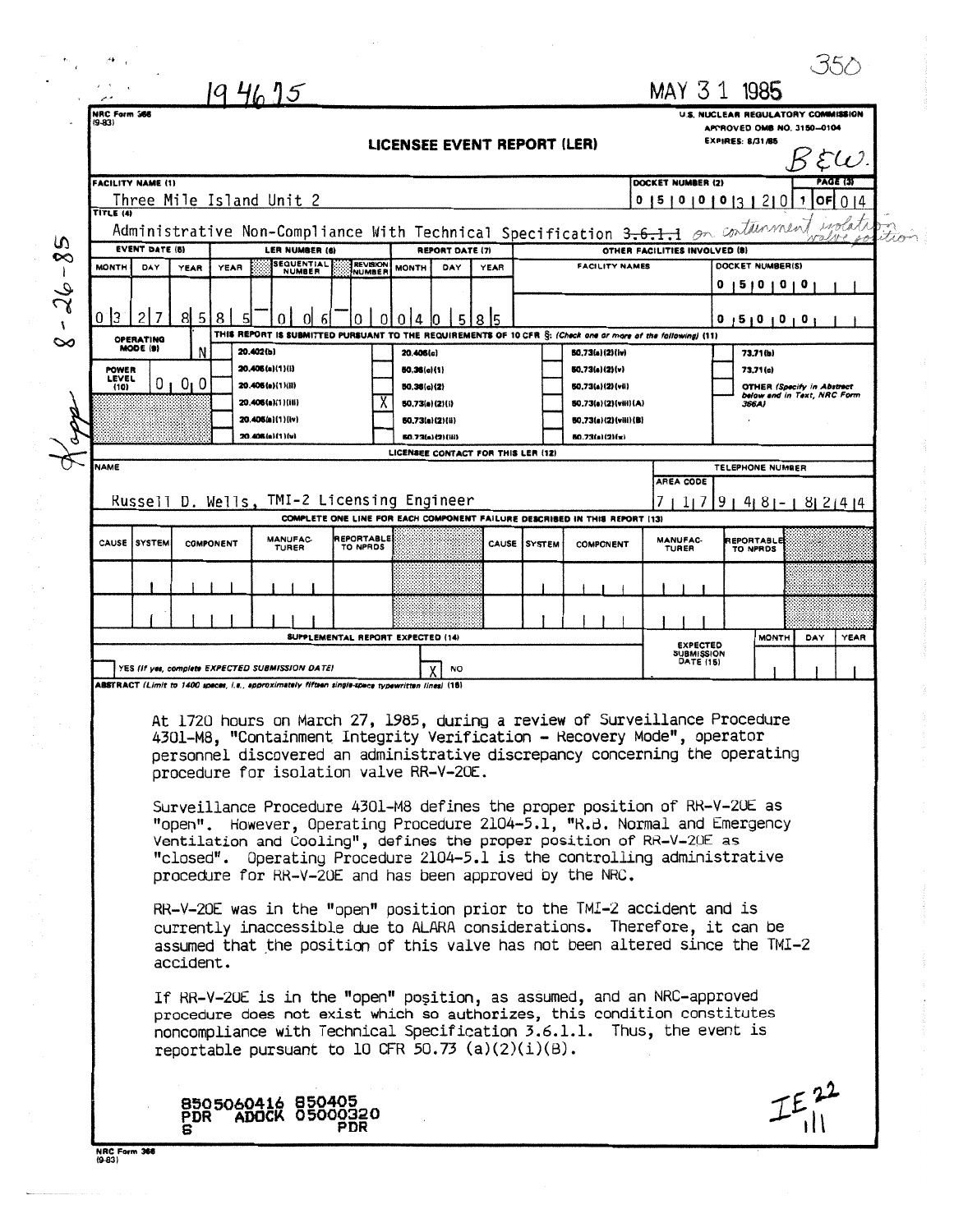| $(9-8.3)$                                                                                         |                                                                                                                                                                                                                                                                                                     | LICENSEE EVENT REPORT (LER) TEXT CONTINUATION     | EXPIRES: 8/31/85                                                                                                                                                                                                                                                                 | APPROVED OMB NO. 3150-0104 |  |  |  |  |  |  |  |  |  |
|---------------------------------------------------------------------------------------------------|-----------------------------------------------------------------------------------------------------------------------------------------------------------------------------------------------------------------------------------------------------------------------------------------------------|---------------------------------------------------|----------------------------------------------------------------------------------------------------------------------------------------------------------------------------------------------------------------------------------------------------------------------------------|----------------------------|--|--|--|--|--|--|--|--|--|
| <b>FACILITY NAME (1)</b>                                                                          |                                                                                                                                                                                                                                                                                                     | DOCKET NUMBER (2)                                 | LER NUMBER (6)                                                                                                                                                                                                                                                                   | PAGE (3)                   |  |  |  |  |  |  |  |  |  |
|                                                                                                   |                                                                                                                                                                                                                                                                                                     |                                                   | REVISION<br>SEQUENTIAL<br>NUMBER<br>YEAR<br>NUMBER                                                                                                                                                                                                                               |                            |  |  |  |  |  |  |  |  |  |
| Three Mile Island Unit 2<br>TEXT (If more space is required, use additional NRC Form 366A's) (17) |                                                                                                                                                                                                                                                                                                     | 0   5   0   0   0   0   3   2   0   8   5         | 0 0 6<br>0 <sub>10</sub>                                                                                                                                                                                                                                                         | $012$   OF  $014$          |  |  |  |  |  |  |  |  |  |
|                                                                                                   |                                                                                                                                                                                                                                                                                                     | PLANT OPERATING CONDITIONS BEFORE THE EVENT       |                                                                                                                                                                                                                                                                                  |                            |  |  |  |  |  |  |  |  |  |
| Ι.                                                                                                |                                                                                                                                                                                                                                                                                                     |                                                   |                                                                                                                                                                                                                                                                                  |                            |  |  |  |  |  |  |  |  |  |
|                                                                                                   | The TMI-2 facility was in a long-term cold shutdown state. The<br>reactor decay heat was being removed via loss to ambient.<br>Throughout this event there was no effect on the Reactor Coolant<br>System or the core.                                                                              |                                                   |                                                                                                                                                                                                                                                                                  |                            |  |  |  |  |  |  |  |  |  |
| II.                                                                                               |                                                                                                                                                                                                                                                                                                     |                                                   | STATUS OF STRUCTURES, COMPONENTS, OR SYSTEMS THAT WERE INOPERABLE<br>AT THE START OF THE EVENT AND THAT CONTRIBUTED TO THE EVENT                                                                                                                                                 |                            |  |  |  |  |  |  |  |  |  |
|                                                                                                   | N/A                                                                                                                                                                                                                                                                                                 |                                                   |                                                                                                                                                                                                                                                                                  |                            |  |  |  |  |  |  |  |  |  |
| III.                                                                                              | EVENT DESCRIPTION                                                                                                                                                                                                                                                                                   |                                                   |                                                                                                                                                                                                                                                                                  |                            |  |  |  |  |  |  |  |  |  |
|                                                                                                   | At 1720 hours on March 27, 1985, during a review of Surveillance<br>Procedure 4301-M8, "Containment Integrity Verification - Recovery<br>Mode", Operations Personnel discovered an administrative<br>discrepancy concerning the operating procedure for isolation valve<br>RR-V-20E (IEEE Code-JM). |                                                   |                                                                                                                                                                                                                                                                                  |                            |  |  |  |  |  |  |  |  |  |
|                                                                                                   | coils.                                                                                                                                                                                                                                                                                              |                                                   | RR-V-20E is an instrument isolation valve located on the inboard<br>side of penetration R-588 for the Reactor Building (RB) cooling                                                                                                                                              |                            |  |  |  |  |  |  |  |  |  |
|                                                                                                   |                                                                                                                                                                                                                                                                                                     | this valve has not been altered.                  | This isolation valve is located in the $280'$ elevation of the RB;<br>thus, the position of the valve cannot be verified due to ALARA<br>considerations. However, it is known that RR-V-20E was open prior<br>to the accident; therefore, it can be assumed that the position of |                            |  |  |  |  |  |  |  |  |  |
|                                                                                                   | RR-V-20E to be open.                                                                                                                                                                                                                                                                                |                                                   | Surveillance Procedure 4301-M8 defines the proper position of<br>RR-V-20E as "open". This procedure references Operating Procedure<br>2104-5.1, "R.B. Normal and Emergency Ventilation and Cooling" as<br>the controlling administrative procedure for allowing valve            |                            |  |  |  |  |  |  |  |  |  |
|                                                                                                   | RR-V-20E as "closed".                                                                                                                                                                                                                                                                               |                                                   | However, the valve lineup in 2104-5.1 indicates the position of                                                                                                                                                                                                                  |                            |  |  |  |  |  |  |  |  |  |
|                                                                                                   |                                                                                                                                                                                                                                                                                                     | A review of this event determined the following:  |                                                                                                                                                                                                                                                                                  |                            |  |  |  |  |  |  |  |  |  |
|                                                                                                   |                                                                                                                                                                                                                                                                                                     | NRC approval was not required and was not sought. | . Revision 0 of $2104-5.1$ , dated June 23, 1977, lists the position<br>of RR-V-20E as "open". At the time of issue of this procedure,                                                                                                                                           |                            |  |  |  |  |  |  |  |  |  |
|                                                                                                   |                                                                                                                                                                                                                                                                                                     | the position of RR-V-20E as "closed".             | . Revisions $1$ through 15 (the current revision) of $2104-5.1$ list                                                                                                                                                                                                             |                            |  |  |  |  |  |  |  |  |  |

J.

医单元 医血管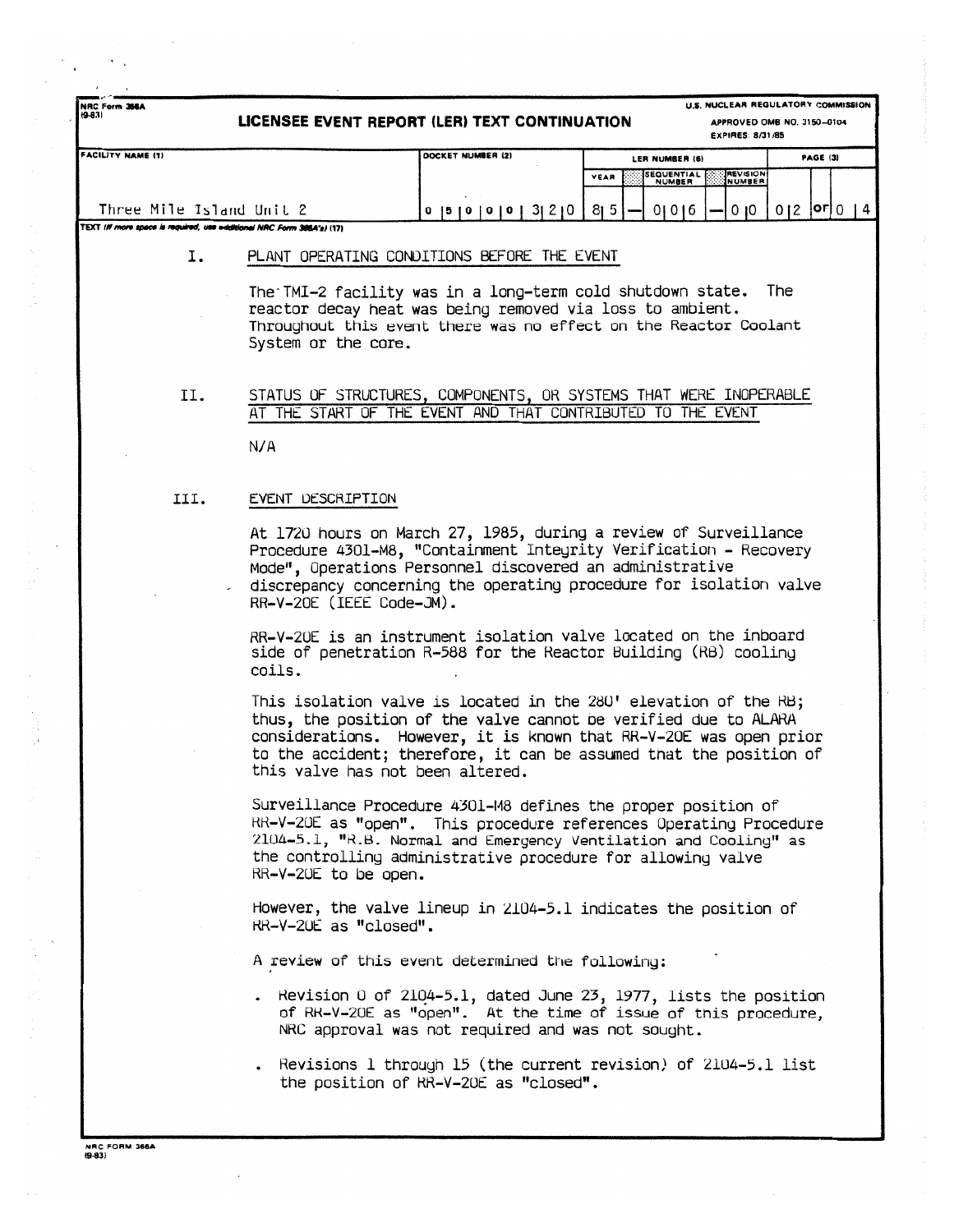| NRC Form 366A<br>$(9-83)$                                             | LICENSEE EVENT REPORT (LER) TEXT CONTINUATION                                                                                                                                                                                                                                                  | U.S. NUCLEAR REGULATORY COMMISSION<br>APPROVED OMB NO. 3150-0104<br>EXPIRES: 8/31/85                                                                                                                                                                                                                                                                      |                              |                               |                   |  |
|-----------------------------------------------------------------------|------------------------------------------------------------------------------------------------------------------------------------------------------------------------------------------------------------------------------------------------------------------------------------------------|-----------------------------------------------------------------------------------------------------------------------------------------------------------------------------------------------------------------------------------------------------------------------------------------------------------------------------------------------------------|------------------------------|-------------------------------|-------------------|--|
| <b>FACILITY NAME (1)</b>                                              |                                                                                                                                                                                                                                                                                                | DOCKET NUMBER (2)                                                                                                                                                                                                                                                                                                                                         | LER NUMBER (6)               |                               | <b>PAGE (3)</b>   |  |
|                                                                       |                                                                                                                                                                                                                                                                                                |                                                                                                                                                                                                                                                                                                                                                           | SEQUENTIAL<br>NUMBER<br>YEAR | <b>REVISION</b><br>NUMBER     |                   |  |
| Three Mile Island Unit 2                                              |                                                                                                                                                                                                                                                                                                |                                                                                                                                                                                                                                                                                                                                                           | 0  0  6                      |                               | $013$   OF $1014$ |  |
| TEXT (If more apace is required, use additional NRC Form 386A's) (17) |                                                                                                                                                                                                                                                                                                | 0   5   0   0   0   0   0   3   2   0   8   5                                                                                                                                                                                                                                                                                                             |                              | 0 <sub>1</sub> 0 <sub>1</sub> |                   |  |
|                                                                       |                                                                                                                                                                                                                                                                                                | The Procedure Change Request (PCR) which modified Revision 0 of<br>2104-5.1 to Revision 1 lists the position of RR-V-20E as<br>"open". Therefore, it appears that during the process of<br>publication of Revision 1 of 2104-5.1, the position of RR-V-20E<br>was erroneously listed as "closed".<br>The NRC's approval of 2104-5.1 initially appeared on |                              |                               |                   |  |
|                                                                       |                                                                                                                                                                                                                                                                                                | Revision 7, dated August 28, 1980. This revision also listed<br>the position of RR-V-20E as "closed".                                                                                                                                                                                                                                                     |                              |                               |                   |  |
|                                                                       | TMI-2 Technical Specification 3.6.1.1, "Containment Integrity"<br>requires that "Primary Containment Integrity shall be maintained<br>unless it is not required per procedures approved pursuant to<br>Specification 6.8.2." Technical Specification 6.8.2 requires, in<br>part, NRC approval. |                                                                                                                                                                                                                                                                                                                                                           |                              |                               |                   |  |
|                                                                       | Therefore, the condition in which containment isolation valve<br>RR-V-20E is "open" without an NRC-approved procedure so<br>authorizing constitutes noncompliance with Technical Specification<br>3.6.1.1.                                                                                     |                                                                                                                                                                                                                                                                                                                                                           |                              |                               |                   |  |
|                                                                       | This event is reportable pursuant to 10 CFR $50.73(a)(2)(i)(B)$ ,<br>" any operation or condition prohibited by the plant's<br>Technical Specifications".                                                                                                                                      |                                                                                                                                                                                                                                                                                                                                                           |                              |                               |                   |  |
| IV.                                                                   | ROOT CAUSE OF THE EVENT                                                                                                                                                                                                                                                                        |                                                                                                                                                                                                                                                                                                                                                           |                              |                               |                   |  |
|                                                                       | The root cause of this event, as previously stated in the event<br>description, was an apparent typographical error which resulted in<br>the proper position of RR-V-20E being listed as "closed" vice<br>"open" in Revision 1 to 2104-5.1.                                                    |                                                                                                                                                                                                                                                                                                                                                           |                              |                               |                   |  |
|                                                                       | The acceptance criteria for 4301-M8 states, "If valve is allowed<br>open under administrative controls, verify that the operating<br>procedure which required the valve to be open is current and<br>approved per Technical Specification 6.8.2."                                              |                                                                                                                                                                                                                                                                                                                                                           |                              |                               |                   |  |
|                                                                       | Therefore, a contributing cause of this event was the failure of<br>personnel performing 4301-M8 to verify whether the controlling<br>administrative procedure for RR-V-20E was consistent with 4301-M8<br>and met the above stated acceptance criteria.                                       |                                                                                                                                                                                                                                                                                                                                                           |                              |                               |                   |  |
|                                                                       | $\overline{a}$                                                                                                                                                                                                                                                                                 |                                                                                                                                                                                                                                                                                                                                                           |                              |                               |                   |  |
|                                                                       |                                                                                                                                                                                                                                                                                                |                                                                                                                                                                                                                                                                                                                                                           |                              |                               |                   |  |
|                                                                       |                                                                                                                                                                                                                                                                                                |                                                                                                                                                                                                                                                                                                                                                           |                              |                               |                   |  |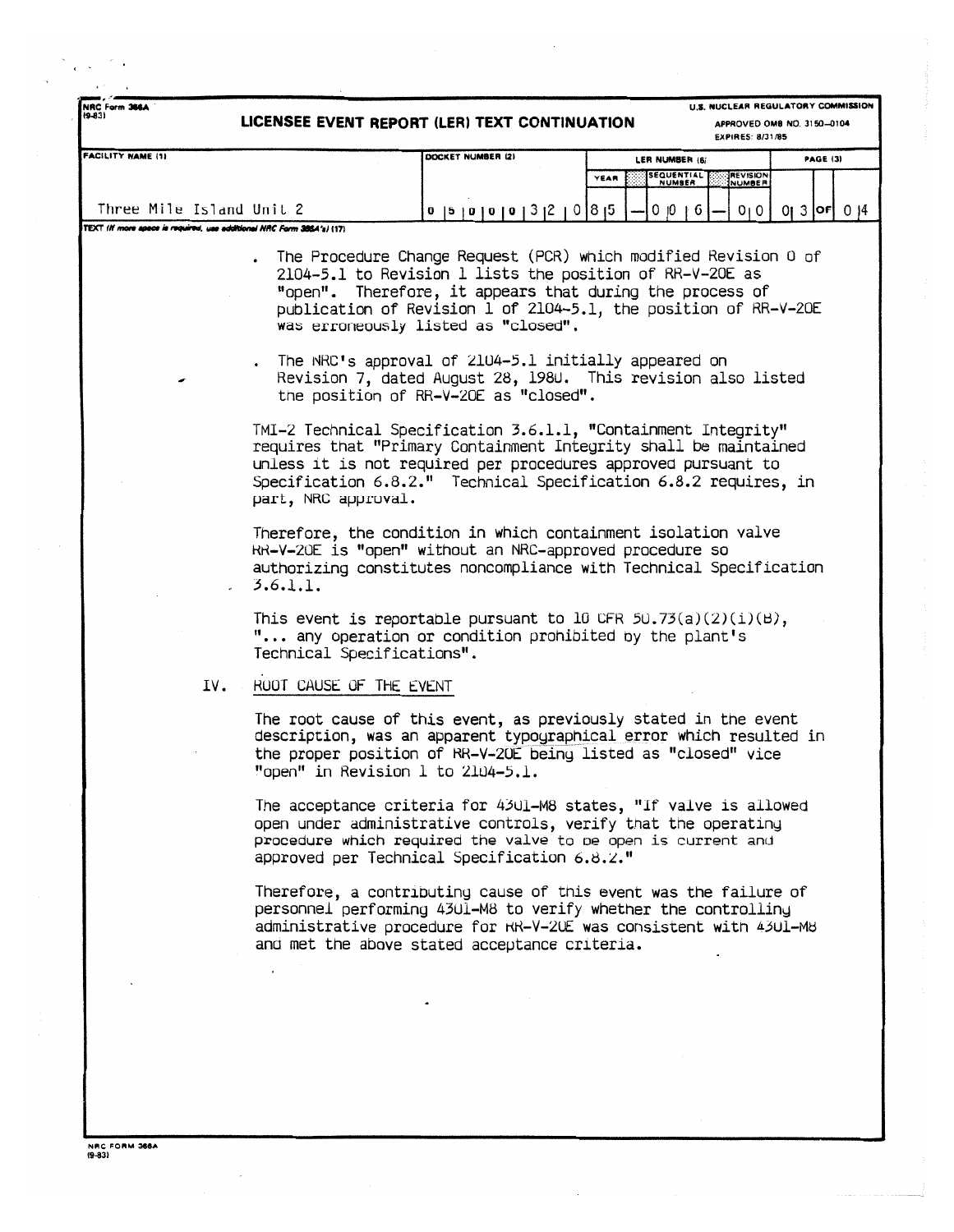| NRC Form 366A<br>$(9 - 83)$                                                                       |      | LICENSEE EVENT REPORT (LER) TEXT CONTINUATION                                                                                                                                                                                                                           |                                                                                                                                                                                            |                                                                     |                                       |  |      |  |                      |  | U.S. NUCLEAR REGULATORY COMMISSION<br>APPROVED OMB NO. 3150-0104<br><b>EXPIRES: 8/31/85</b> |  |                 |                      |
|---------------------------------------------------------------------------------------------------|------|-------------------------------------------------------------------------------------------------------------------------------------------------------------------------------------------------------------------------------------------------------------------------|--------------------------------------------------------------------------------------------------------------------------------------------------------------------------------------------|---------------------------------------------------------------------|---------------------------------------|--|------|--|----------------------|--|---------------------------------------------------------------------------------------------|--|-----------------|----------------------|
| <b>FACILITY NAME (1)</b>                                                                          |      |                                                                                                                                                                                                                                                                         |                                                                                                                                                                                            | DOCKET NUMBER (2)                                                   |                                       |  |      |  | LER NUMBER (6)       |  |                                                                                             |  | <b>PAGE (3)</b> |                      |
|                                                                                                   |      |                                                                                                                                                                                                                                                                         |                                                                                                                                                                                            |                                                                     |                                       |  | YEAR |  | SEQUENTIAL<br>NUMBER |  | <b>REVISION</b><br>NUMBER                                                                   |  |                 |                      |
|                                                                                                   |      |                                                                                                                                                                                                                                                                         |                                                                                                                                                                                            |                                                                     |                                       |  |      |  |                      |  |                                                                                             |  |                 |                      |
| Three Mile Island Unit 2<br>TEXT (If more space is required, use additional NRC Form 385A's) (17) |      |                                                                                                                                                                                                                                                                         |                                                                                                                                                                                            |                                                                     | 0   5   0   0   0   3   2   0   8   5 |  |      |  | 01016                |  | 0101                                                                                        |  |                 | $0   4  $ OF $0   4$ |
|                                                                                                   | ۷.   | CORRECTIVE ACTIONS PLANNED                                                                                                                                                                                                                                              |                                                                                                                                                                                            |                                                                     |                                       |  |      |  |                      |  |                                                                                             |  |                 |                      |
|                                                                                                   |      | Short-Term                                                                                                                                                                                                                                                              |                                                                                                                                                                                            |                                                                     |                                       |  |      |  |                      |  |                                                                                             |  |                 |                      |
|                                                                                                   |      | Immediately upon discovery of this event, RR-V-20E was declared<br>inoperable. The containment isolation valves located outside the<br>affected penetrations were closed and deactivated in accordance<br>with the action statement of Technical Specification 3.6.1.1. |                                                                                                                                                                                            |                                                                     |                                       |  |      |  |                      |  |                                                                                             |  |                 |                      |
|                                                                                                   |      | A Quality Deficiency Report (QDR) has been issued by the<br>Operations Department to document this event.                                                                                                                                                               |                                                                                                                                                                                            |                                                                     |                                       |  |      |  |                      |  |                                                                                             |  |                 |                      |
|                                                                                                   |      |                                                                                                                                                                                                                                                                         | Additionally, the importance of performing 4301-M8 in strict<br>accordance with the procedural requirements has been stressed to<br>Uperations personel via a Plant Uperations memorandum. |                                                                     |                                       |  |      |  |                      |  |                                                                                             |  |                 |                      |
|                                                                                                   |      | Long-Term                                                                                                                                                                                                                                                               |                                                                                                                                                                                            |                                                                     |                                       |  |      |  |                      |  |                                                                                             |  |                 |                      |
|                                                                                                   |      | Operating Procedure 2104-5.1 was revised on April 19, 1985, to<br>change the required position of RR-V-20E from "closed" to "open".<br>The revision received NRC approval. RR-V-20E was declared<br>operable at 1500 hours on April 19, 1985.                           |                                                                                                                                                                                            |                                                                     |                                       |  |      |  |                      |  |                                                                                             |  |                 |                      |
|                                                                                                   | VI.  | COMPONENT FAILURE DATA                                                                                                                                                                                                                                                  |                                                                                                                                                                                            |                                                                     |                                       |  |      |  |                      |  |                                                                                             |  |                 |                      |
|                                                                                                   |      | N/A                                                                                                                                                                                                                                                                     |                                                                                                                                                                                            |                                                                     |                                       |  |      |  |                      |  |                                                                                             |  |                 |                      |
|                                                                                                   | VII. | AUTOMATIC OR MANUALLY INITIATED SAFETY SYSTEM RESPONSES                                                                                                                                                                                                                 |                                                                                                                                                                                            |                                                                     |                                       |  |      |  |                      |  |                                                                                             |  |                 |                      |
|                                                                                                   |      | N/A                                                                                                                                                                                                                                                                     |                                                                                                                                                                                            |                                                                     |                                       |  |      |  |                      |  |                                                                                             |  |                 |                      |
| VIII.                                                                                             |      |                                                                                                                                                                                                                                                                         |                                                                                                                                                                                            | ASSESSMENT OF THE SAFETY CONSEQUENCES AND IMPLICATIONS OF THE LYENT |                                       |  |      |  |                      |  |                                                                                             |  |                 |                      |
|                                                                                                   |      | As previously stated, this event resulted from an apparent<br>administrative error. Isolation valve RR-V-20E has been<br>inaccessible since the TMI-2 accident due to ALARA considerations<br>and is assumed to have been open throughout the post-accident<br>period.  |                                                                                                                                                                                            |                                                                     |                                       |  |      |  |                      |  |                                                                                             |  |                 |                      |
|                                                                                                   |      | It is noteworthy that other inboard and outboard isolation valves<br>identical to RK-V-20E are allowed to be open in accordance with<br>NRC approved procedure.                                                                                                         |                                                                                                                                                                                            |                                                                     |                                       |  |      |  |                      |  |                                                                                             |  |                 |                      |
|                                                                                                   |      | Therefore, this event had no effect on the health and safety of<br>the public.                                                                                                                                                                                          |                                                                                                                                                                                            |                                                                     |                                       |  |      |  |                      |  |                                                                                             |  |                 |                      |
|                                                                                                   |      |                                                                                                                                                                                                                                                                         |                                                                                                                                                                                            |                                                                     |                                       |  |      |  |                      |  |                                                                                             |  |                 |                      |

**NRC FORM 366 A 19631**